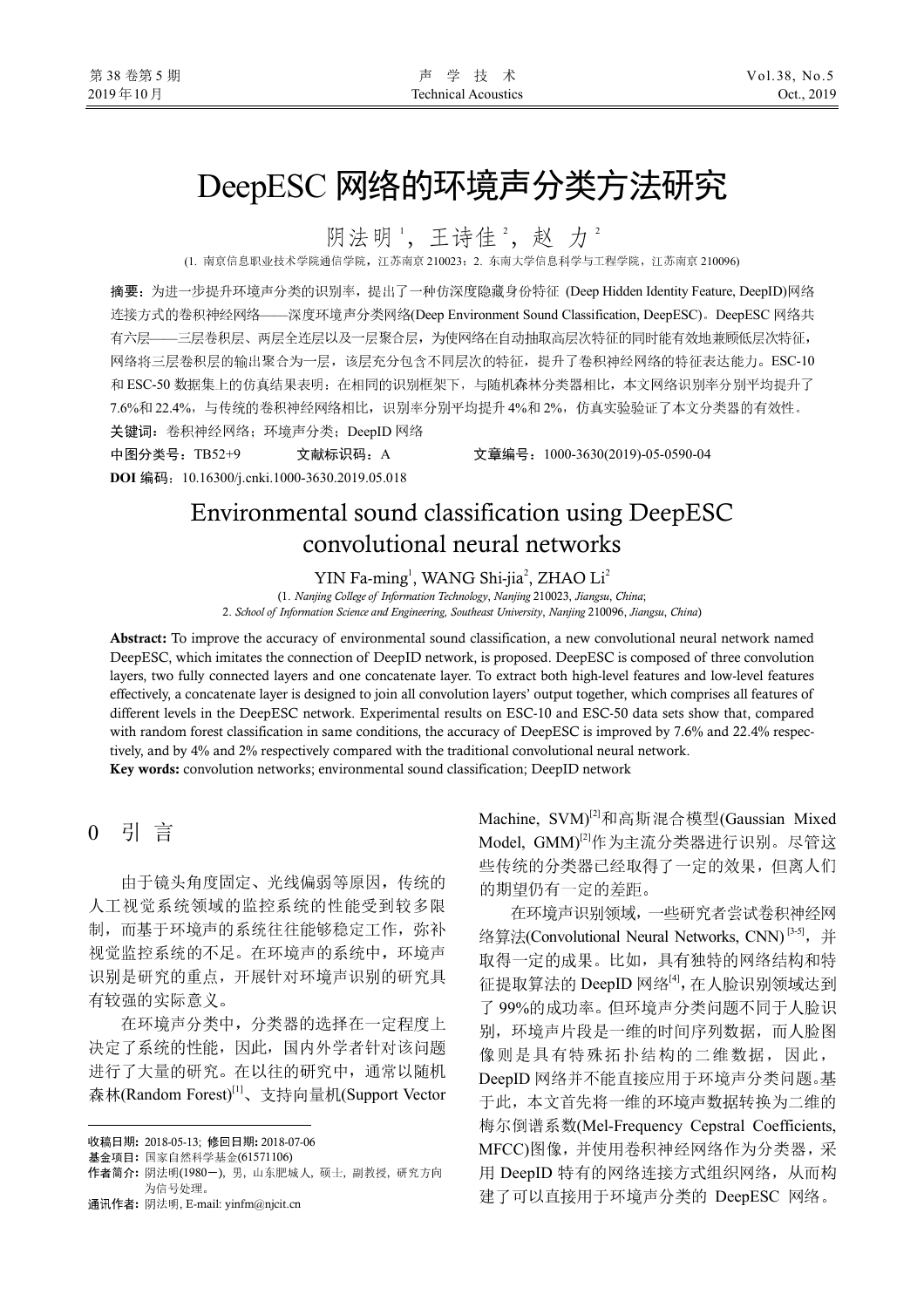此外,传统的声音事件特征以 MFCC 为主<sup>[6-7]</sup>, 为进 一步挖掘 MFCC 内在特征,发挥图像的多通道优 势,本文在 MFCC 图像的基础上,提取出 MFCC 的 1 阶至 5 阶差分特征,再加上原 MFCC 图像,总 共形成 6 通道图像特征,构成最终的输入特征。数 据集 ESC-10 和 ESC-50 上的仿真实验验证了本文 模型的有效性。

# 1 相关理论

#### 1.1 卷积神经网络

一个典型的卷积神经网络由输入层、若干卷积 层和池化层、少量的全连层和最后一层输出层(分类 器)组成。卷积层和池化层一般交替出现。卷积层的 作用是提取图像的特征;池化层的作用是对特征图 进行压缩,降低计算复杂度,提高特征提取的鲁棒 性。卷积层和池化层一般交替出现在网络中,全连 接层负责把提取的特征图连接起来,最后通过分类 器得到最终的分类结果。一张特征图中的所有元素 都是通过一个卷积核计算得出的,也即一张特征图 共享了相同的权重和偏置项。这一结构使得卷积神 经网络能够利用输入数据的二维结构。与其他深度 学习结构相比,卷积神经网络在图像和语音识别方 面能够给出更好的结果。

卷积神经网络的低层卷积层所抽取的特征,往 往是局部的,高层卷积层抽取的特征源于低层卷积 层的输出,层数越高学到的特征就越全局化。在实 际应用中,往往使用多层卷积,然后再使用全连接 层进行训练[7]。

### 1.2 DeepID 网络

DeepID 网络包括 8 层网络结构:4 个卷积层, 3 个池化层,1 个全连接层。全连接得到的是 160 特征向量,最后根据 160 维向量进行 SVM 或者 Softmax 分类。为了克服多层卷积导致的局部特征 丢失的问题,DeepID 网络 3 个池化层的输出与第 4 个卷积层的输出连接后传播至全连接层,使得网络 既能利用局部特征,又能利用全局特征。

# 2 环境声分类网络 DeepESC

环境声片段的 MFCC 图像与传统图像相比,仅 有单通道,像素级的信息相对较少,并且局部相关 性强。传统 CNN 的各卷积层在逐层细化提取图像 特征的同时,也在丢失粗粒度、低层次的特征,这 使得原本像素信息相对较少的 MFCC 图像在 CNN 网络中最顶层的信息维度偏低。

本文通过参考 DeepID 卷积神经网络的结构, 针对环境声分类问题,构造出应用于环境声分类问 题的 DeepESC 卷积神经网络。用 *<sup>l</sup> I* 表示第 *l* 层的输 入,  $K'$  表示 DeepESC 第 *l* 层卷积层的卷积核, 第 *l* 层的特征图 *<sup>l</sup> F* 可以表示为

$$
F^{l} = (K^{l} \times I^{l}) = \sum_{m} \sum_{n} I^{l} (i - m, j - n) K^{l} (m, n)
$$
 (1)

通过把前三层卷积层所提取出的特征图互相 连接在一起,可以得到新的特征图。但由于三层卷 积层的特征图具有不同的维度,因此按式(2)将特征 图展开为一维特征:

 $F_{\text{flat}}^{l}(i + j \times m + c \times m \times n) = F^{l}(i, j, c)$  (2)

其中,*m*, *n* 表示第 *l* 层卷积核的尺寸,*i* 和 *j* 分别表 示像素索引,*c* 表示特征图的通道数。

再将展平的各层特征图连接,得到最终的融合 特征图:

$$
F_{\text{final}} = (F_{\text{flat}}^0, F_{\text{flat}}^1, \cdots, F_{\text{flat}}^l)
$$
 (3)

从式(3)可知,所有卷积层提取所得的特征图融 合在一起获得了  $F_{\text{final}}$ , 最终  $F_{\text{final}}$ 作为融合特征输入 DeepESC 的全连层进行分类识别。DeepESC 的网 络结构见图 1,各层参数如表 1 所示。



图 1 DeepESC 网络结构 Fig.1 DeepESC network structure

表 1 DeepESC 网络结构参数



| No.            | 层       | 维度 |                | 通道数 | 卷积  | 步长   |
|----------------|---------|----|----------------|-----|-----|------|
|                |         | 行  | 列              |     | 核   |      |
| $\theta$       | 输入      | 60 | 41             | 6   |     |      |
| 1              | 卷积      | 58 | 40             | 64  | 3,2 | 3, 2 |
| $\overline{2}$ | 池化      | 29 | 20             | 64  | 2,2 | 2, 2 |
| 3              | 卷积      | 28 | 18             | 96  | 2,3 | 2, 3 |
| $\overline{4}$ | 池化      | 14 | 9              | 96  | 2,2 | 2, 2 |
| 5              | 卷积      | 12 | 8              | 128 | 3,2 | 3, 2 |
| 6              | 池化      | 6  | $\overline{4}$ | 128 | 2,2 | 2, 2 |
| 7              | 平坦      | 1  | 148 480        | 1   |     |      |
| 8              | 平坦      | 1  | 48 3 8 4       | 1   |     |      |
| 9              | 平坦      | 1  | 12 288         | 1   |     |      |
| 10             | 级联      | 1  | 209 152        | 1   |     |      |
| 11             | 全连接     | 1  | 2 0 4 8        | 1   |     |      |
| 12             | 全连接     | 1  | 2 0 4 8        | 1   |     |      |
| 13             | Softmax | 1  | x              |     |     |      |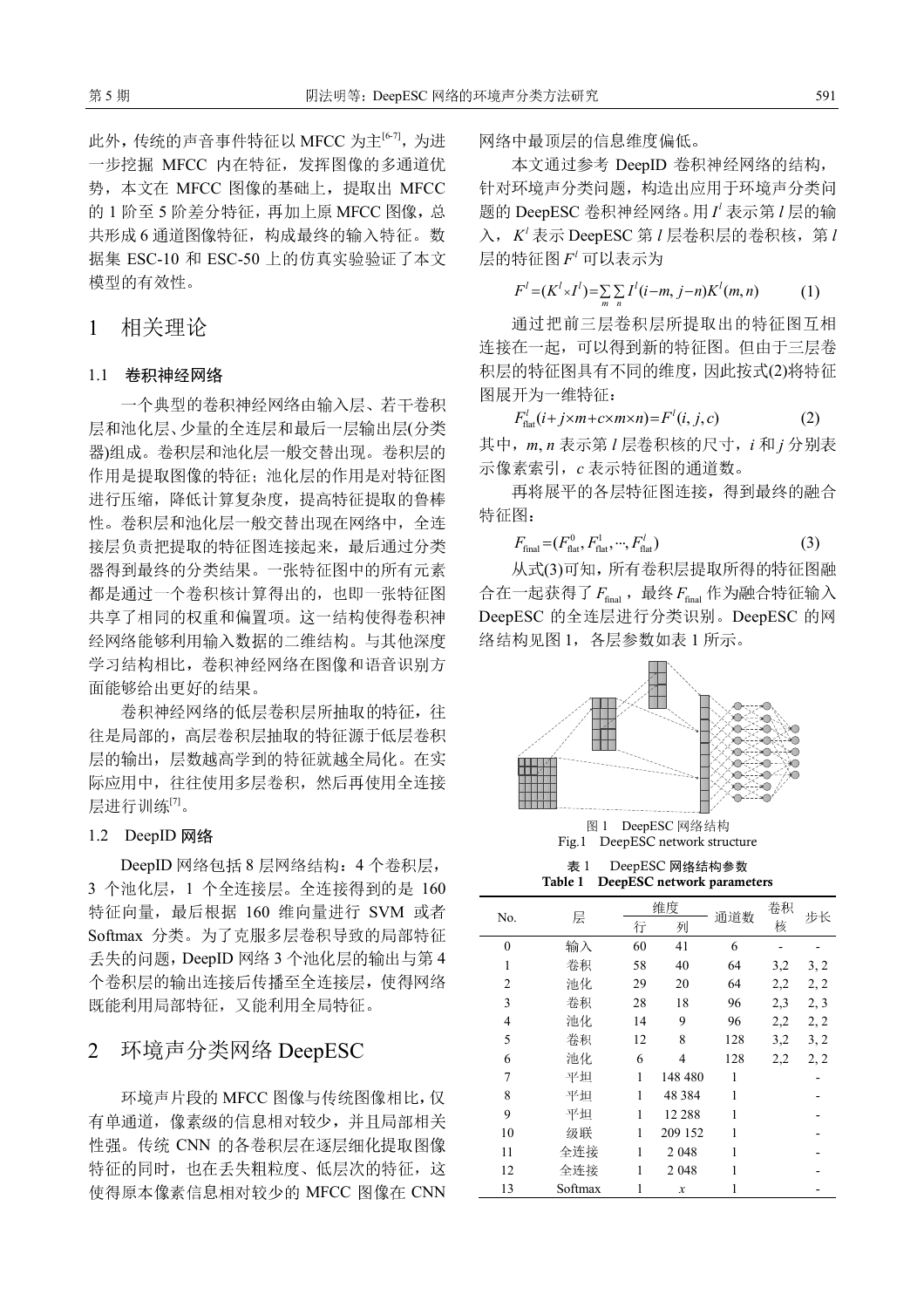由于本文所用数据量较小,且 DeepESC 网络 层数较多,在训练过程中产生了较强的过拟合现 象。为对抗过拟合,本文采用 Dropout 算法[8], 根 据卷积层以及全连层的过拟合程度不同,分别对全 连接层、DeepESC 卷积层进行比例为 0.5 和 0.2 的 Dropout 算法处理。

# 3 实验仿真

#### 3.1 数据集

本文采用公开数据集 ESC-10 以及 ESC-50[9]。 ESC-50 数据集是 2 000 个环境音频样本集合,每个 样本长度是 5 s, 共 50 类声音, 采样率为 44.1 kHz, 适用于环境声音分类算法测试。ESC-10 数据集是 ESC-50 的子数据集,包含 10 个类别,每个类别 40 个样本,共 400 个环境声样本,总时长为 33 min。

神经网络容易出现过拟合现象,因此需要更多 的训练数据。本文采用了文献[10]和文献[11]中的方 法,根据环境声数据的类别,对样本进行不同程度 的移调和时间伸缩,以此扩充数据集。由此,ESC-10 数据集被扩大了 10 倍, ESC-50 数据集被扩大了 4 倍。进行数据扩充后的 ESC-10 和 ESC-50 数据集被 用于提取梅尔频谱特征,并进行分段形成最终的样 本集合。ESC-10 数据集最终共包含 1500 个样本, ESC-50 则含有 7 200 个样本。

## 3.2 实验相关参数设计

预处理及特征提取:为提高算法的有效性,首 先通过端点检测去除样本语音的静默片段。然后以 22.050 kHz 的频率对样本进行重采样,对样本分帧 并计算快速傅里叶变换(Fast Fourier Transform, FFT), 其中, FFT 点数为 512, 帧重叠率为 50%。 之后,使用 60 个子带滤波器组成梅尔滤波器组, 计算得到梅尔频谱,并将其分为等长的若干段,段 重叠率为 50%,以段作为单元进行识别。每段共 41 帧,时长约 930 ms。在梅尔频谱图像基础上,利用 Librosa 软件包[12]提取其 1 阶至 5 阶的差分特征, 最 终构成 6 通道的图像输入特征。

训练网络:本文采用目前流行的深度学习框架 Caffe 搭建训练网络[13]。在深层神经网络(Deep Neural Networks, DNN)中超参数的选择对网络的训 练乃至最后网络的收敛状态有着极大的影响[14]。目 前,只能通过启发式搜索来寻找一个较优解<sup>[15]</sup>的方 式选择网络的超参数。通过多次实验与比较,最终 确定的网络超参数见表 2。

对比分类器及其参数:(1) 随机森林分类器, 最大深度为 6,最大估计量为 100<sup>[9]</sup>; (2) CNN,两 层卷积层,卷积核尺寸分别为(57, 6)和(1, 3),后接 池化层的池化核尺寸均为(2,2), 最后为两层具有 5 000 个神经元的全连层[16];(3) DNN, 共 5 层神 经元数目为 384 的全连层, Dropout 比率为 0.5[17]

评估标准:环境声识别中,以国际上通用的准 确率作为评估指标。

表 2 训练超参数表 **Table 2 Hyper parameters for training** 

|            | 数据集                 |                      |  |  |
|------------|---------------------|----------------------|--|--|
| 超参         | $ESC-10$            | $\text{ESC-50}$      |  |  |
| Dropout 比率 | 0.2                 | 0.3                  |  |  |
| 动量         | 0.90                | 0.95                 |  |  |
| 学习速率       | 0.002.5             | 0.0005               |  |  |
| 学习策略       | Fixed               | Fixed                |  |  |
| 优化方法       | SGD                 | ADAM <sup>[18]</sup> |  |  |
| 正则化        | L <sub>2</sub> Norm | L <sub>2</sub> Norm  |  |  |
| 权重衰减       | 0.0005              | 0.0001               |  |  |
| 批尺寸        | 64                  | 512                  |  |  |
| 迭代次数       | 50                  | 80                   |  |  |

#### 3.3 对比实验

本文模型最终的分类准确率通过五折交叉验 证得到,其中,每份验证集中均不包含扩充数据集 中的音频片段,只包含原始的音频片段,扩充的环 境声片段只用于训练网络。

为使模型评估更具对比度,在相同特征的基础 上(MFCC),将 DeepESC 网络与随机森林(Random Forests)分类器以及传统 CNN 分类器<sup>[16]</sup>, 在相同数 据集 ESC-10 和 ESC-50 上进行了比较。此外, 为了 对比卷积层提取特征的作用,本文构建了一个 5 层 深层神经网络,并在 ESC 数据集上训练测试。

表 3 给出了 4 种分类器在 ESC-10 数据集和 ESC-50 数据集上的实验结果。与随机森林分类器相 比, 在 2 个数据集上, DeepESC 分别提升了 7.6%, 22.4%,卷积神经网络在环境声分类问题上所表现 出的性能优于传统分类器;与 DNN 相比,DeepESC 网络的识别率分别提升了 17.5%,23.6%。由于具有 卷积层, 因此 DeepESC 网络识别率属于深层神经 网络 CNN,卷积神经网络由于具有局部区域连接、 权值共享、降采样的结构特点,使其在图像处理和 语音识别领域表现出色。与传统 CNN 相比,DeepID 网络通过连接各个卷积层的输出,融合了多个层次 的特征,从而能更大程度上地保留特征信息[19]。而 本文在 DeepID 网络的基础上增加两层全连层构成 DeepESC 网络,该结构能保留不同维度的信息,并